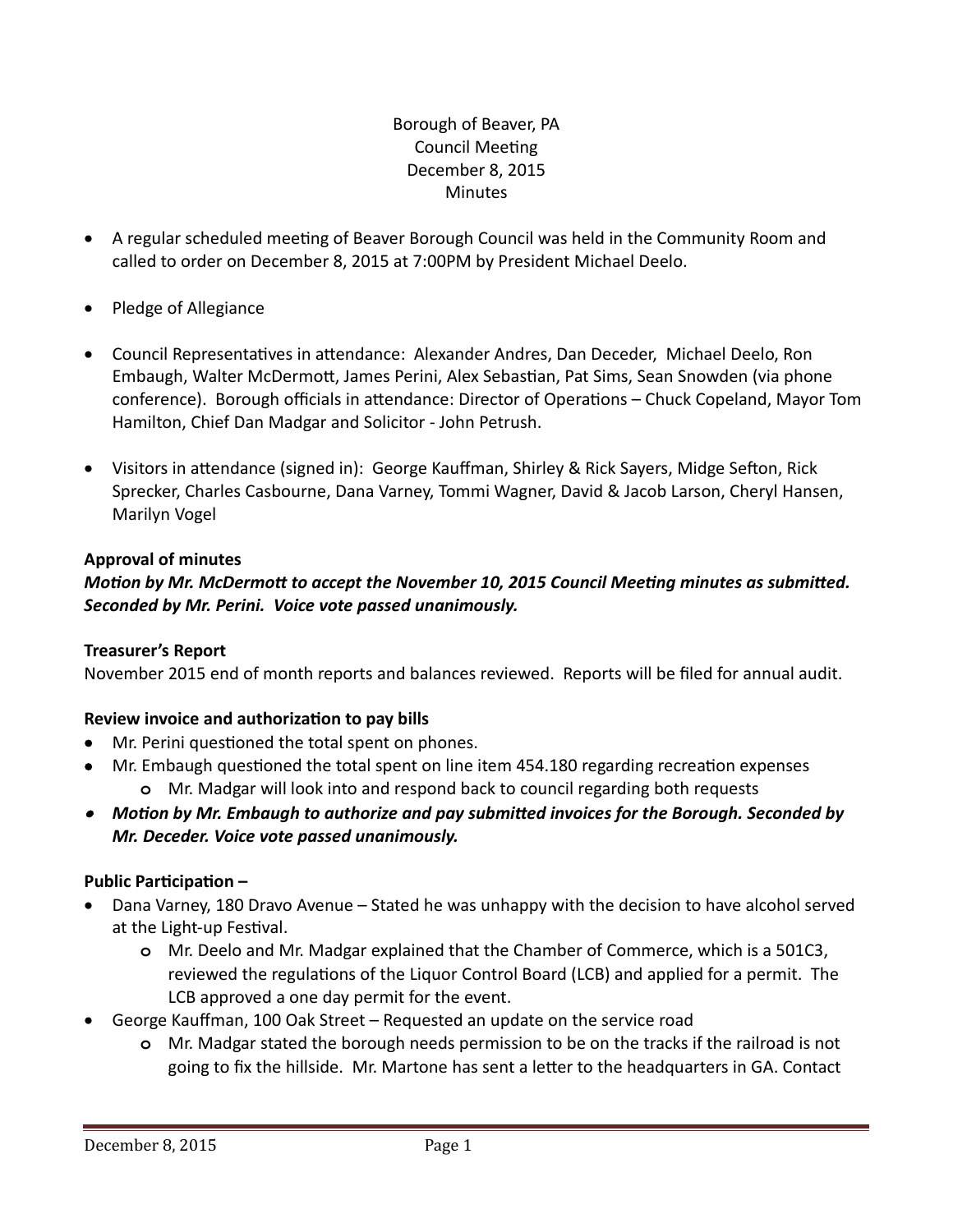has been made to FEMA and PEMA as well. Explained the difficulty of trying to get in touch with the appropriate division in order to get the answers required.

# **Reports – Commissions**

**Council of Governments (COG) –** Reported by Mr. Deceder No meeting in November. The annual Christmas party will be held December  $10^{\text{th}}$ .

**Business District Authority –** No meeting in November

**Civil Service Commission –** No report

## **Zoning Hearing Board –** Reported by Mr. Sprecker

- December 9, 2015 will be three hearing requests.
	- **o** 1298 River Road seeking variance approval related to minimum side and rear yard setback distances.
	- **o** 1127 Corporation Street seeking variance approval to place a detached garage partially on the foundation of an old garage
	- **o** 1185 Seventh Street seeking variance approval related to maximum height of an accessory structure and 2<sup>nd</sup> floor area of an accessory structure.

## **Planning Commission –** Reported by Mr. Deelo

- October 19, 215 meeting minutes and November 16, 2015 draft meeting minutes enclosed in council packet
- The December meeting has been moved from December 21<sup>st</sup> to December 14<sup>th</sup>. Speakers will be discussing the potential impacts of the proposed Shell cracker plant upon the quality of life in Beaver Borough.
	- **o** Representation from Shell will not be attending the meeting.
- Mr. Martone was invited to be a part of the Advisory Committee. He participated in choosing the color of the retaining wall by the railroad tracks across the river.

## **Tree Commission –**

- October 26, 2015 meeting minutes enclosed in council packet
- Mr. Deelo stated to maintain the Tree City USA status, a commitment is required by the borough to spend \$2.00 per capita on shade tree activities. Council gave a verbal commitment to the Shade Tree Commission to maintaining trees in the community and will have funds added to the budget in the future.

**Code Enforcement Officer Report –** Reported by Mr. Sprecker November 2015 report enclosed in council packet

## **Historic Architectural Review Board (HARB) –** No meeting in October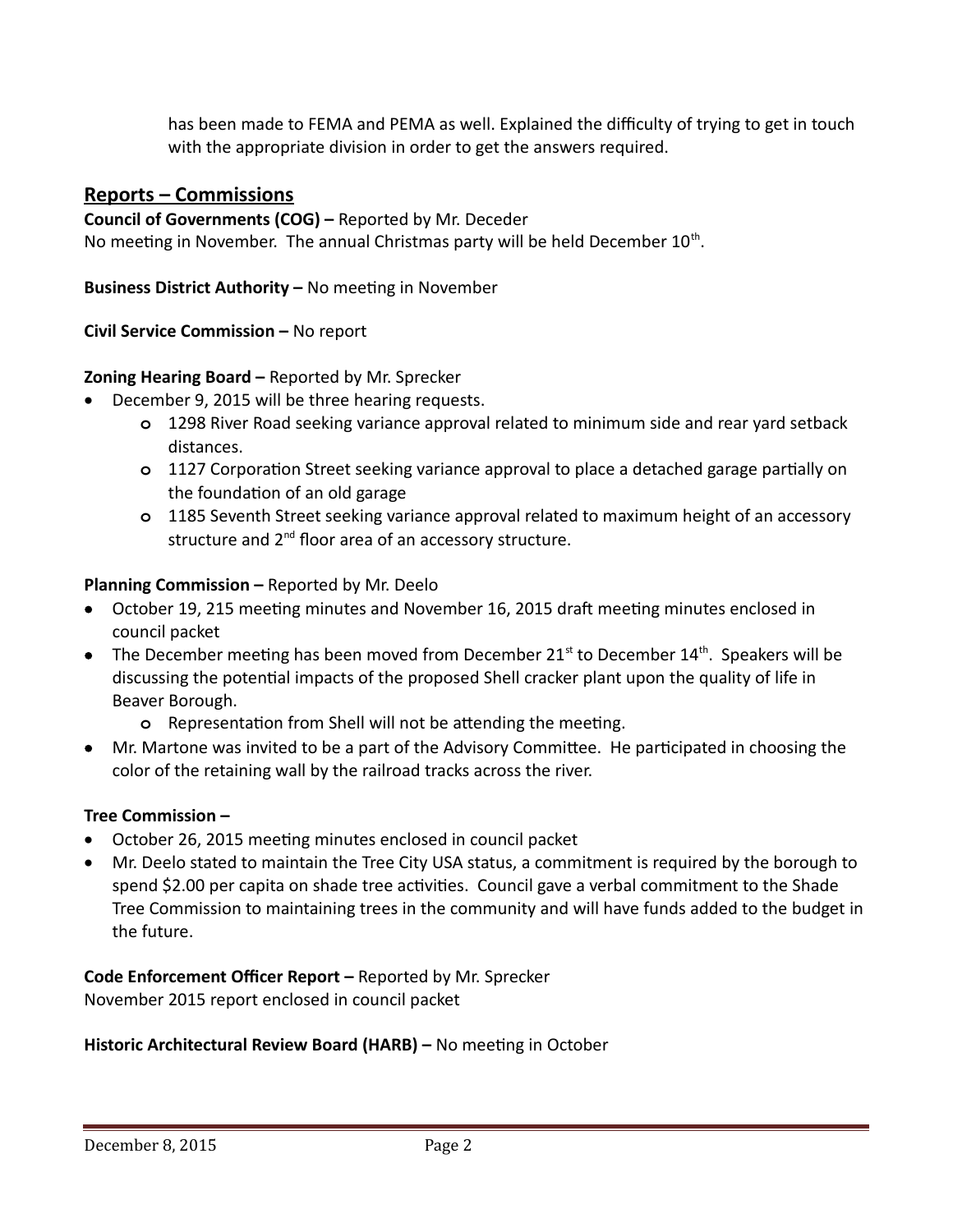# **Council Committee Reports**

**Public Safety –** Reported by Mr. Snowden November 23, 2015 meeting minutes enclosed in council packet

#### **Finance –** Reported by Mr. Perini

Reviewed the November 18, 2015 meeting minutes enclosed in council packet

**Highway –** Reported by Mr. McDermott

- Reviewed the December 3, 2015 meeting minutes distributed to council
- Fire Department parking lot is completed
- Main goal for 2016 is to save as many streets as possible. Researched a new process of miro-paving which is approximately \$5.00 sq/yard verses \$20.00 sq/yard of regular paving. Micro-paving should last approximately 7 to 8 years.
	- **o** Preliminary list of roads to be micro-paved:
		- Corporation Street
		- Navigation Street from River Road to Bank Street
		- River Road
		- **Wilson Avenue to East Second Street**
		- **Turnpike Street from College Avenue to Beaver Street**

#### **General Government –** Reported by Mr. Andres

Reviewed November 24, 2015 meeting minutes enclosed in council packet

## **Code Enforcement –** Reported by Mr. Sebastian

- No meeting in November
- Informal discussion with Mr. Jason Dailey from Cranberry. Will forward a report to council this month.
- Mr. Deelo stated Jason Dailey, through the office of the Department of Community & Economic Development (DCED), is consulting with the Borough regarding code enforcement.

#### **Recreation –** Reported by Mr. Embaugh

- Reviewed the December 1, 2015 meeting minutes enclosed in council packet
- Stated he would like to meet with Mr. Madgar regarding the concession stand

#### Water & Sewer - Reported by Mr. Sims

- November 2015 meeting minutes enclosed in council packet
- **•** Transition of Water Sewer Engineer is running smoothly

## **Reports**

## **Manager's Report –** Reported by Chief Madgar

- Reviewed the November 2015 report enclosed in council packet
	- **o** Borough Building roof total cost covered by the insurance company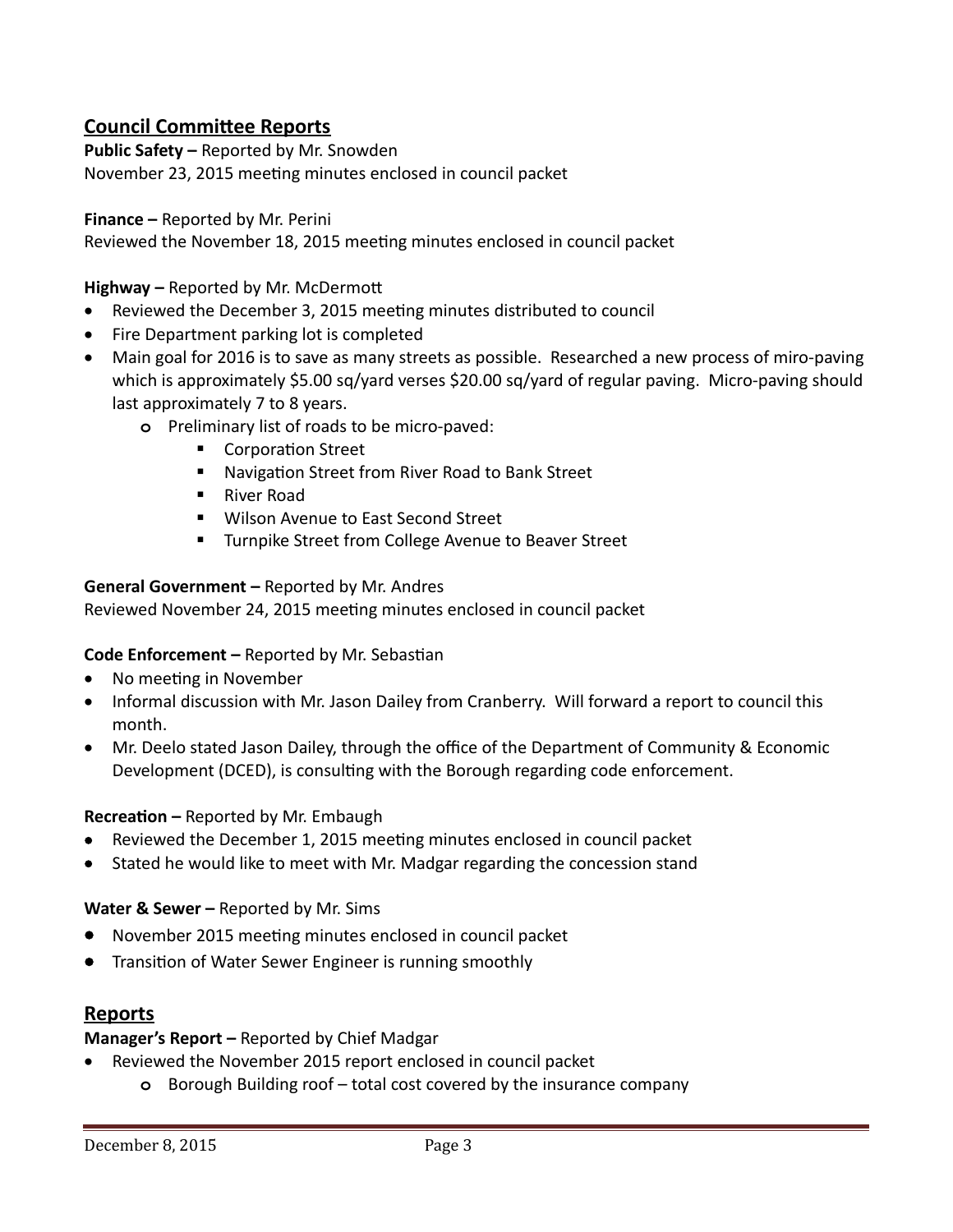- **o** Light-up Festival Approximately 7,000 to 10,000 people attended. Thanked everyone involved to make it such a success. There were no incidents to report.
	- Will review changing the location of setting off the fireworks to open up additional parking spaces.
- **o** Mr. George Kauffman provided a list of approximately 25 trees on River Road that our borough workers will work on over the winter.

## **Director of Operations Report –** Reported by Mr. Copeland

- Reviewed the December 8, 2015 report enclosed in council packet
- He is negotiating with a possible candidate for the Pool Manager position

## **President's Report –**

- There will be an Executive Session at the end of the Regular Session to discuss salary for the Police Chief and the Director of Operations. A motion is expected at the end of the Executive Session.
- Comcast letter dated November 17, 2015 regarding price changes enclosed in council packet
- Organization meetings will be held on January 4, 2016 Civil Service Commission at 6:30PM and Beaver Borough Council at 7:00PM. Meetings may include deliberating agency business or taking official action or both.
- Regular Council meeting will be held on January 12, 2016 at 7:00PM

## **Mayor Hamilton –** No report

## **Police Chief Madgar –** No report

## **Fire Department –** Reported by Mr. Perini

- No report provided by the Chief of the Fire Department
- Fire Department had 2 training nights
- The siren has been fixed

## **Emergency Management Coordinator –** No report

## **Borough Engineer and Water/Sewer Engineer -**

- November 2015 monthly reports enclosed in council packet
- Report dated November 18, 2015 regarding Beaver Borough 2015 Road Paving Project A. Folino Construction invoice enclosed in council packet.

## **Solicitor Petrush –**

- The budget needs to be amended to add a line item 401.970 of \$106,000 Capital Reinvestment Expenditure.
- Worked on the following
	- **o** Municipal Finances: Claims and Liens
	- **o** General Government: Real estate purchase; Right-to-Know Request; Property of 250 East End Avenue; Proposed Rental Registration and Inspection Ordinance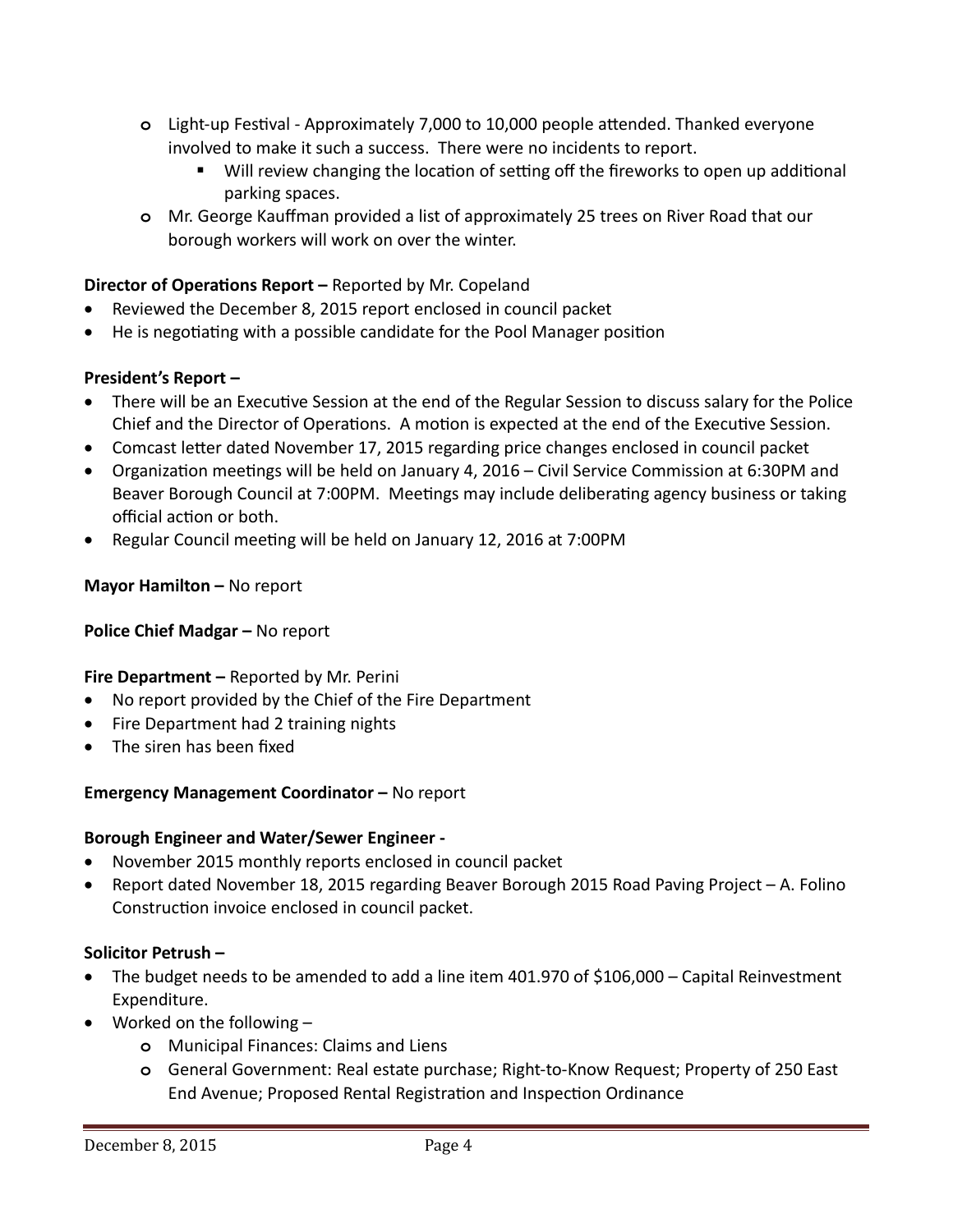- **o** Litigation Code Enforcement: Proposed 2016 Fee Schedule
- **o** Zoning Ordinance: Planning Commission definition of "family"
- **o** Municipal Finances: 2016 Tax Ordinance

## **Old Business**

#### **Motion – Tax Levy and Rate of Tax for 2016**

*Motion by Mr. Perini that Beaver Borough Council approve and enact the attached ordinance amending Chapter 24 of the Code of Ordinances, to levy and fix the rate of a tax on real property for the fiscal year 2016. Seconded by Mr. McDermott. Roll call vote: Mr. Embaugh – Yes, Mr. Perini – Yes, Mr. Sims – Yes, Mr. Deceder – Yes, Mr. Sebastian – Yes, Mr. Andres – Yes, Mr. McDermott – Yes, Mr. Snowden – Yes, Mr. Deelo – Yes. Motion passed on the indicated roll call vote, 9-0.*

#### **Motion – Adopt 2016 Beaver Borough General Fund Budget**

*Motion by Mr. Perini that the 2016 Beaver Borough General Fund Budget as advertised by adopted. I move further that a copy of that budget, electronic or otherwise, be attached hereto and retained in the Borough Records. The budget shall be amended to add \$106,000 to line number 401.970 Capital Investment Expenditure for the purchase of the property on Wayne Street. Seconded by Mr. Sebastian. Roll call vote: Mr. Embaugh – Yes, Mr. Perini – Yes, Mr. Sims – Yes, Mr. Deceder – Yes, Mr. Sebastian – Yes, Mr. Andres – Yes, Mr. McDermott – Yes, Mr. Snowden – Yes, Mr. Deelo – Yes. Motion passed on the indicated roll call vote, 9-0.*

#### **Motion – Adopt 2016 Beaver Borough Water & Sewer Budget**

*Motion by Mr. Sims that the 2016 Beaver Borough Water & Sewer Fund Budget as advertised by adopted. I mover further that a copy of that budget, electronic or otherwise, be attached hereto and retained in the Borough Records. Seconded by Mr. McDermott. Roll call vote: Mr. Embaugh – Yes, Mr. Perini – Yes, Mr. Sims – Yes, Mr. Deceder – Yes, Mr. Sebastian – Yes, Mr. Andres – Yes, Mr. McDermott – Yes, Mr. Snowden – Yes, Mr. Deelo – Yes. Motion passed on the indicated roll call vote, 9-0.*

## **Discussion:**

Regarding the motion from August 2015, Mr. Perini questioned if the borough will be moving forward to look for a Borough Manager.

- Mr. Deelo stated he activated the request to DCED to provide assistance when the time was agreed upon by council to look for a Borough Manager. The budget combines the positions of Police Chief and Interim Borough Manager through April 2016. The decision is council's when they want to move forward with the decision.
- Mr. Andres stated this is being discussed by the General Government Committee, as recorded in the latest committee minutes, which all council members are encouraged to attend. This will continue to be discussed after the first of the year.
- Mr. Perini stated his approval with General Government discussing the position and requested prompt action.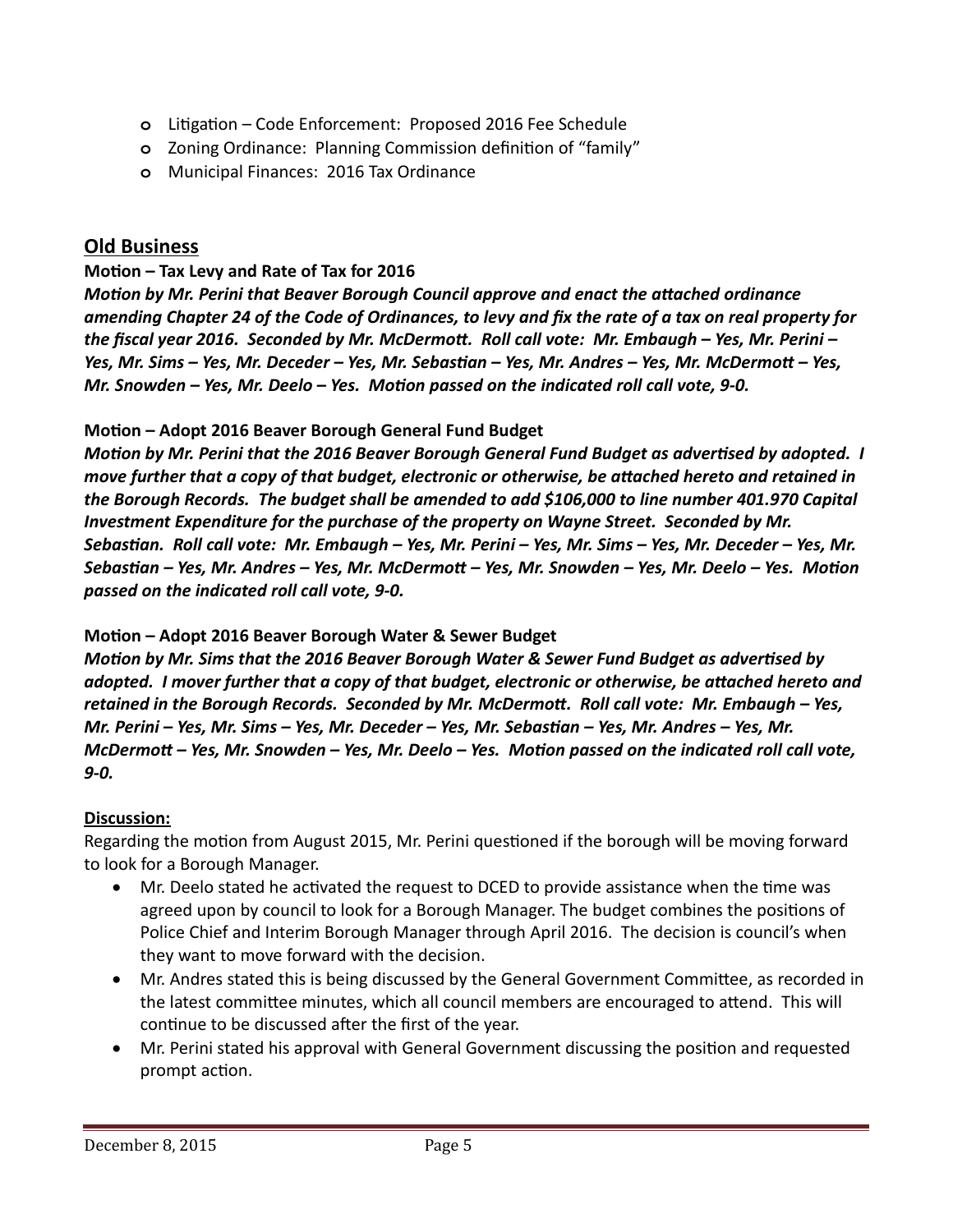Mr. Deelo suggested council wait until after the re-organizational meeting to discuss the future plans of the Borough Manager.

## **New Business**

## **Motion – Adopt 2016 Beaver Borough Fee Schedule**

*Motion by Mr. Perini that the attached Beaver Borough Fee Schedule be and is hereby approved and adopted for the 2016 calendar year. Seconded by Mr. Sims. Roll call vote: Mr. Deceder – Yes, Mr. Sims – Yes, Mr. Perini – Yes, Mr. Embaugh – Yes, Mr. Snowden – Yes, Mr. McDermott – Yes, Mr. Deelo – Yes, Mr. Andres – Yes, Mr. Sebastian – Yes. Motion passed on the indicated roll call vote, 9-0.*

## **Motion – 2016 Schedule of Regular Beaver Borough Council Meetings**

*Motion by Mr. Andres that the attached 2016 Schedule of Regular Beaver Borough Council Meeting be and is hereby approved and adopted for the 2016 calendar year, and that the Solicitor be a d is hereby directed to properly advertise the same. Seconded by Mr. Embaugh. Voice vote passed unanimously.*

#### **Motion – Contract for services**

*Motion by Mr. Sims that the Interim Borough Manager be authorized to offer contracts for services to the following individuals for calendar year 2016. 1) Anna Lane, Custodian; 2) Charles Knisley, Animal Control Specialist; 3) Dan Martone, Borough Engineer, Zoning Officer and Water Sewer Engineer; 4) Randy Morrow, Property Maintenance Code Officer; 5) Richard Sprecker, Code Enforcement Officer. Contracts are attached. Seconded by Mr. Sebastian. Roll call vote: Mr. Sebastian – Yes, Mr. Andres – Yes, Mr. McDermott – Yes, Mr. Snowden – Yes, Mr. Embaugh – Yes, Mr. Perini – Yes, Mr. Sims – Yes, Mr. Deceder. Motion passed on the indicated roll call vote, 9-0.*

## **Motion – Animal Ordinance**

*Motion by Mr. Andres that Council accept the proposed draft of an Animal Ordinance, attached, to be sent to the Solicitor to review, standardize and advertise. Seconded by Mr. Embaugh. Roll call vote: Mr. Perini – No, Mr. Embaugh – Yes, Mr. Sims – Yes, Mr. Deceder – Yes, Mr. Andres – Yes, Mr. McDermott – Yes, Mr. Deelo – Yes, Mr. Sebastian – Yes, Mr. Snowden – Yes, Motion passed on the indicated roll call vote, 8-1.*

- Mr. Andres thanked Mr. Sprecker for his contribution and dedication
- Solicitor Petrush recommended having a town meeting so the residents can ask questions and voice their concerns.

## **Motion – Full-time police officer**

*Motion by Mr. Snowden that Council hire one full-time police officer awarded to Shawn Reese, effective April 1, 2016 that will correspond with the two Memorandum of Understanding items (attached) that were already agreed by the Police Union contingent upon this motion being approved. Seconded by Mr. Sims.* 

 Mr. Deceder stated it is expensive to pay and train part-time police officers to have them leave for full time positions.